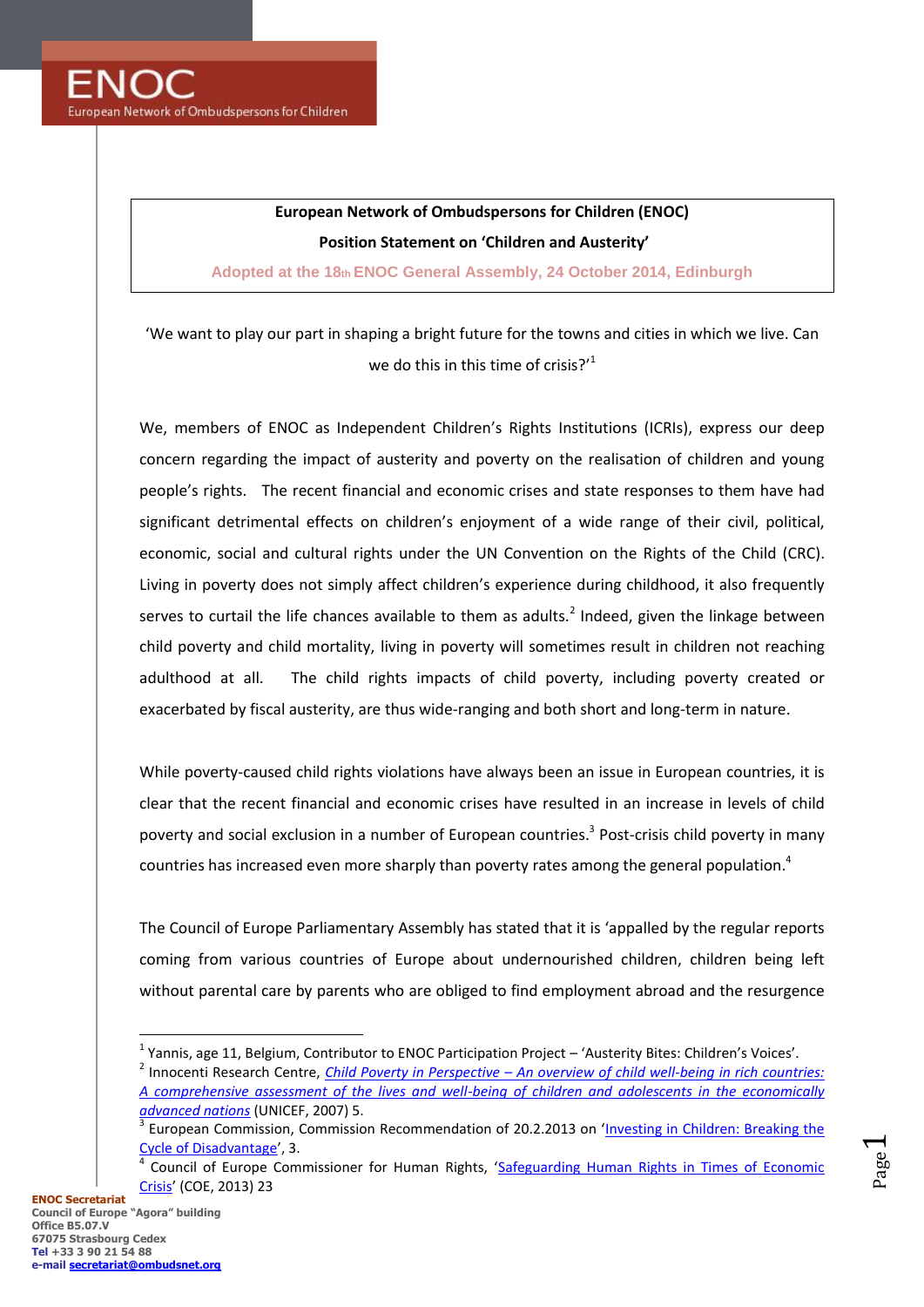of child labour, not to mention lower participation and performance rates of many children in secondary education'.<sup>5</sup> Based on our experience in our respective countries, ENOC members strongly reiterate this concern.

In addition to the effects of parental unemployment and diminished family incomes that result directly from the crises, a range of common post-crisis fiscal 'austerity measures' have impacted negatively on children's rights in different European countries. These include, amongst others, cuts to social services and social protection programmes, the limiting of subsidies, public sector wage bills reforms, and increases in consumer-oriented taxes on basic goods.<sup>6</sup> Cuts to social spending have inevitably impacted heavily on children who are particularly dependent on social programmes and services.

Rights that have been affected by child poverty and the exacerbating effects of austerity include the rights to an adequate standard of living including food, clothing and housing, to education, to the highest attainable standard of health, to legal assistance, to play, to express their views, to benefit from social security, to family life, to alternative care, to protection from all forms of physical or mental violence, and a wide range of disabled children's rights.<sup>7</sup> This is made clear by the contributions of the children who have provided input into this Statement on how their lives and societies have been affected by poverty and the economic crisis.<sup>8</sup>

Article 4 of the CRC requires States Parties to 'undertake all appropriate legislative, administrative, and other measures for the implementation' of CRC rights. When the right at issue is economic, social and cultural in nature, States must 'undertake such measures to the maximum extent of their available resources and, where needed, within the framework of international co-operation'. As such, resource constraints provide no excuse for violations for civil and political rights. Nor are they a justification for discrimination or a failure to ensure equality of rights enjoyment for different groups of children.

<sup>&</sup>lt;sup>5</sup> Council of Europe Parliamentary Assembly, Resolution on '<u>[Ending Child Poverty in Europe](http://assembly.coe.int/ASP/XRef/X2H-DW-XSL.asp?fileid=20894&lang=en)</u>', Resolution 1995 of 2014.

<sup>6</sup> UNICEF, '[A Recovery for All: Rethinking Socio-economic Policies for Children and Poor Households](http://www.unicef.org/socialpolicy/index_62107.html)' (UNICEF, 2012).

<sup>&</sup>lt;sup>7</sup> For more on this, see Eurochild, 'How the Economic and Financial Crisis is Affecting Children and Young [People in Europe](http://old.eurochild.eu/fileadmin/ThematicPriorities/Crisis/Eurochild%20updates/Eurochild%20crisis%20paper%20-%20How%20the%20economic%20and%20financial%20crisis%20is%20affection%20children%20and%20young%20people.pdf)', UNICEF, '[A Recovery for All](http://www.unicef.org/socialpolicy/index_62107.html)', COE Commissioner for Human Rights 'Safeguarding Human [Rights](https://wcd.coe.int/ViewDoc.jsp?id=2130915)'.

<sup>8</sup> See the statements provided by children as part of the ENOC Participation Project, 'Austerity Bites: Children's Voices', which will be available at: [http://www.sccyp.org.uk/enoc/.](http://www.sccyp.org.uk/enoc/)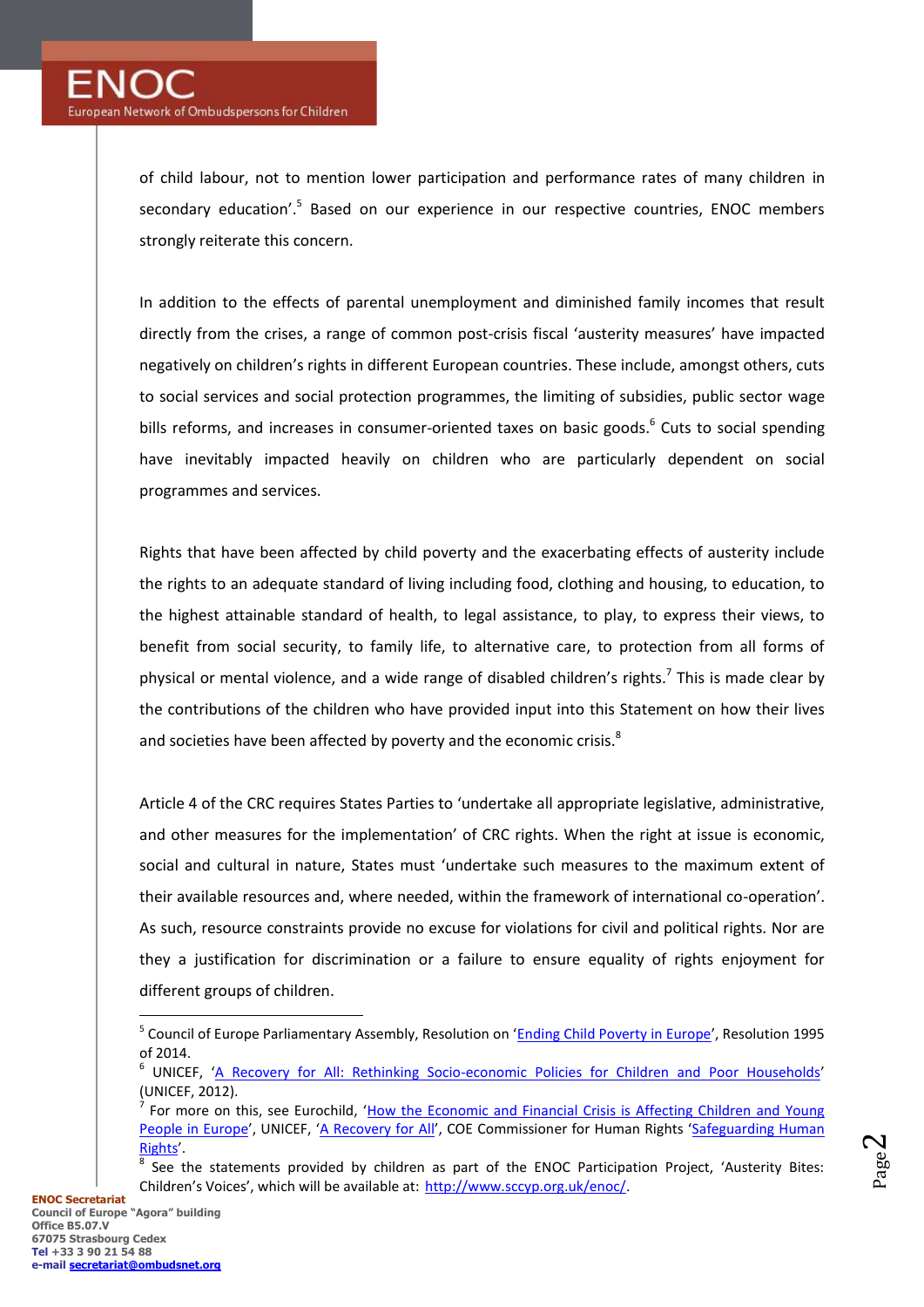When it comes to economic, social and cultural rights, States can only justify a failure to achieve those rights where the real financial, human, technological and other resources available to them (including through international cooperation in the form of loan assistance) are demonstrably inadequate. States must prioritise the most socially deprived children in their economic policymaking. Even where the full realisation of rights is impossible due to a lack of resources, States are required to move as expeditiously and effectively as possible towards that goal. Where a state seeks to take backward steps (or 'retrogressive measures') in terms of the achievement of an economic, social and cultural right, it must be able to demonstrate that it has undertaken careful consideration of all alternatives, including giving due weight to children's expressed views on the issue, and that its decision is justified bearing in mind all of the rights in the CRC.

States parties are the primary duty-bearers under the CRC. However, the impacts of austerity and poverty on the realisation of children and young people's rights have also resulted from the activities and decisions of non-state actors, including inter-governmental organisations, central banks and credit rating agencies. ENOC emphasises the importance that the role of such actors be recognised when considering measures to address post-crisis child poverty.

The Committee on the Rights of the Child has made clear that States that are engaged with international development, finance and trade organizations must take all reasonable actions and measures to ensure that such organizations act in accordance with the Convention in their decision-making and operations.<sup>9</sup> This extends to inter-governmental organisations such as the EU and international financial institutions such as the International Monetary Fund (IMF). ENOC notes with regret the failure of the European Commission and the IMF to carry out child rights impact assessments of the agreements concluded with Eurozone States as part of bail-out or loan assistance arrangements, which could have served as a key tool in avoiding or ameliorating the severe impact of state performance of those agreements on children's rights.

Page  $\infty$ 

<sup>9</sup> General Comment No. 16 (2013) [on State obligations regarding the impact of the business sector on](http://tbinternet.ohchr.org/_layouts/treatybodyexternal/TBSearch.aspx?Lang=en&TreatyID=5&DocTypeID=11)  [children's rights](http://tbinternet.ohchr.org/_layouts/treatybodyexternal/TBSearch.aspx?Lang=en&TreatyID=5&DocTypeID=11), UN Doc. CRC/C/GC/16, para 48.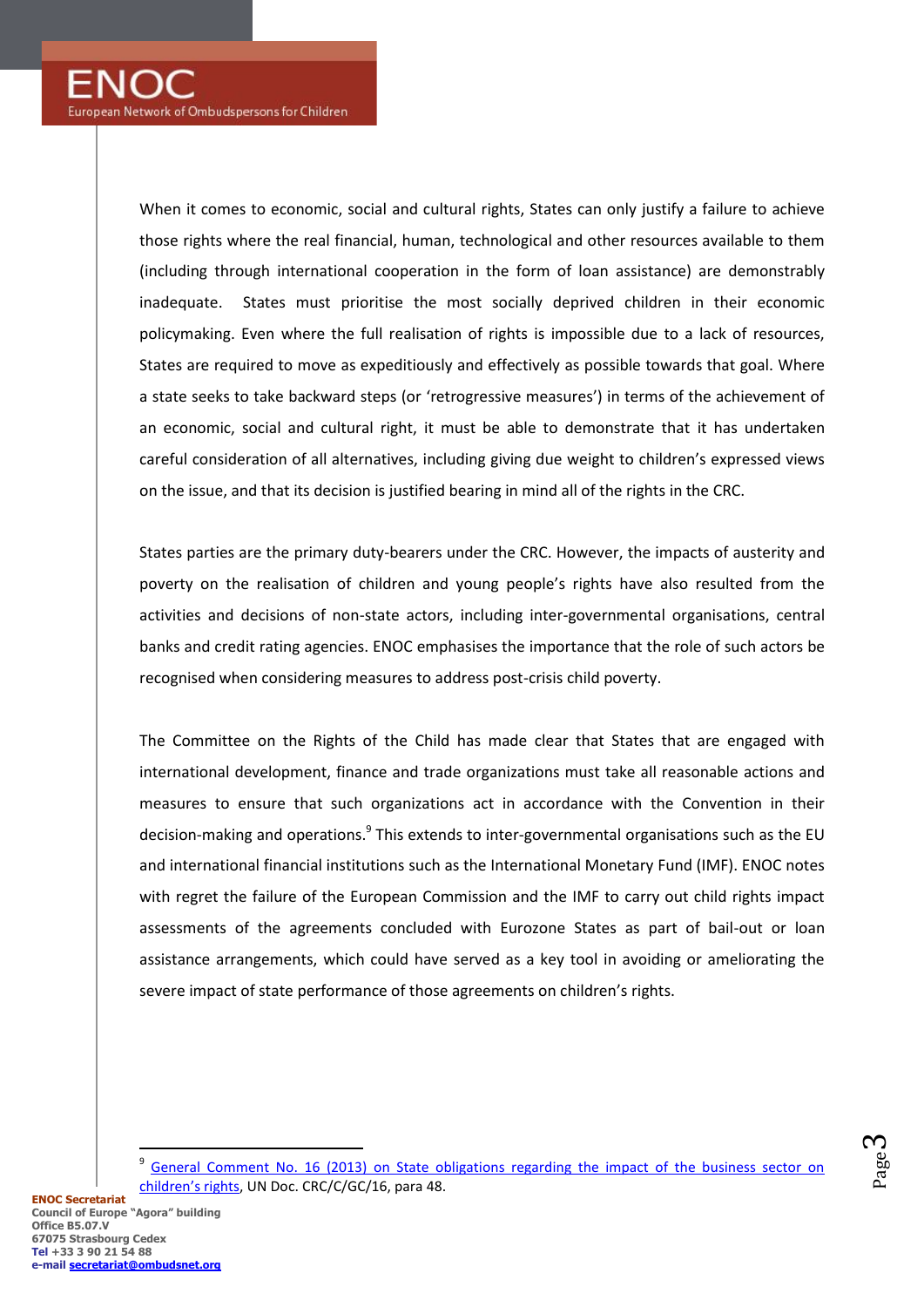## **Recommendations**

- 1) ENOC strongly recommends that all national actions in line with the Council of Europe Parliamentary Assembly Resolution on 'Ending Child Poverty in Europe' and the European Commission Recommendation on 'Investing in Children: Breaking the Cycle of Disadvantage' be child rights-based and compliant.
- 2) ENOC recommends that the Council of Europe Children's Rights Strategy to be finalised in 2015 should include a focus on child poverty and the ongoing effects of the crises (including austerity policies), as should the successor to the European Union (EU) Agenda on the Rights of the Child. $^{10}$  ENOC calls on the European Union to ensure that children's rights are effectively mainstreamed in all EU processes and measures that relate directly and indirectly to child poverty (including social, health, education and employment policies). This should occur during the formulation, implementation, monitoring and evaluation stages of such.
- 3) ENOC recommends that all European States prepare and adopt a national Comprehensive Strategic Plan to combat child poverty and social exclusion. This must be informed by the views and experiences of children, particularly those living in or at risk of poverty. This Plan should be part of a greater National Plan of Action on the Rights of the Child, which should have a timetable, quantifiable goals and an implementation and monitoring mechanism. The responsibilities of relevant sub-national and supra-national bodies must be clearly identified and the performance of such monitored effectively.
- 4) ENOC recommends that all European States and Institutions ensure that they collect sufficient, reliable and appropriately disaggregated data on children. This data must serve as the basis of evidence-policy-making in the context of child poverty.

 $10$  Communication from the Commission to the European Parliament, the Council the European Economic and Social Committee and the Committee of the Regions, 'An EU [Agenda for the Rights of the Child](http://eur-lex.europa.eu/legal-content/en/ALL/;ELX_SESSIONID=2zhxJnnW329LlJf6RnPrql2bbpZdXWZG6vypHgvFp7yjFDQT818y!963755772?uri=CELEX:52011DC0060)', *COM(2011) 60 final*.